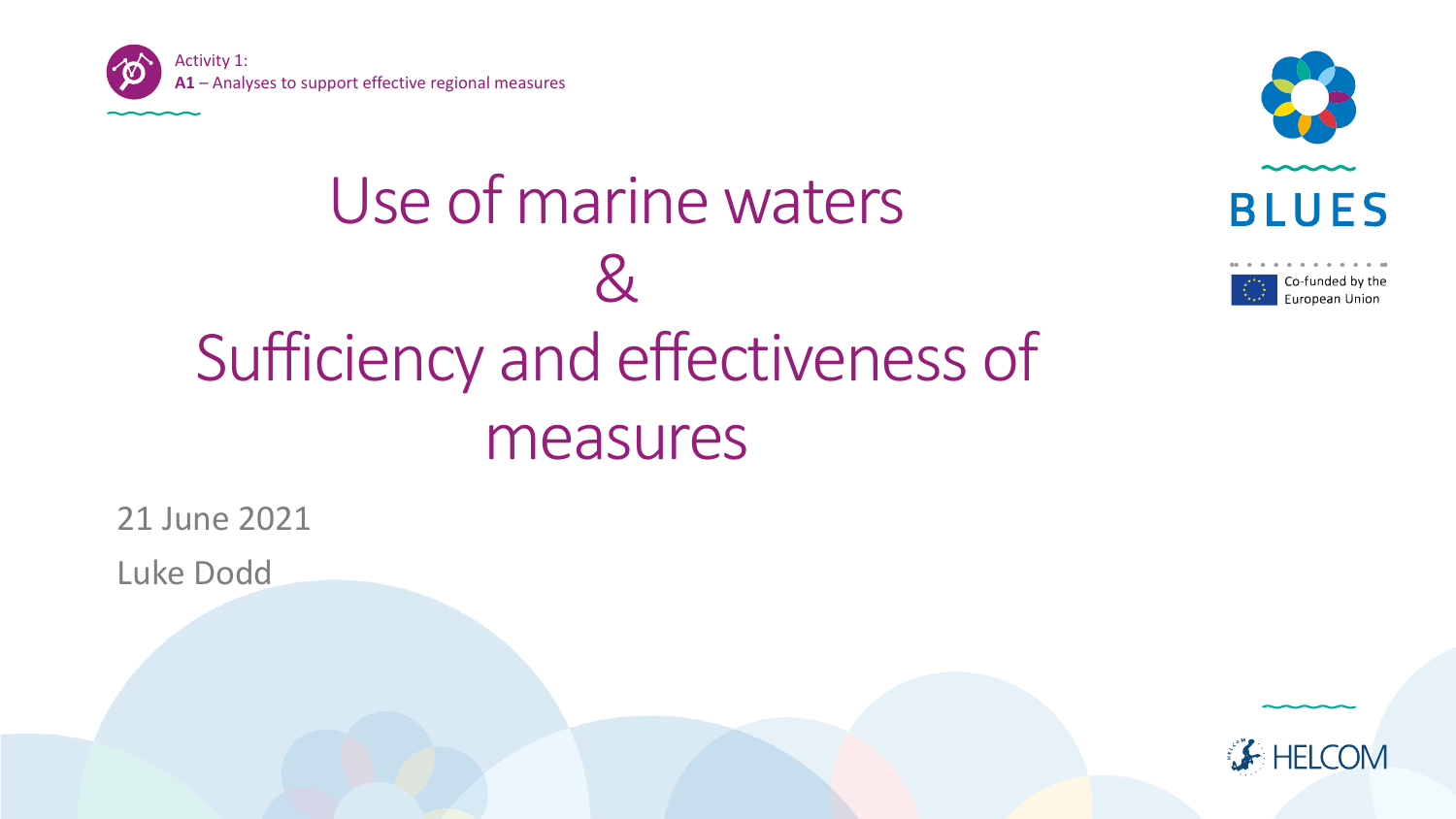

#### Use of marine waters

- Document 3 Use of marine waters
- No significant methodology changes from HOLAS II
	- Only updated as required by current data availability
- EN ESA 's role in the analysis
	- Advisory body (ongoing)
	- Data requests (future)

#### • **Meeting asked to:**

- provide comments to the proposed approach for the use of marine waters analysis;
- if possible, support the proposed approach for the use of marine waters analysis.

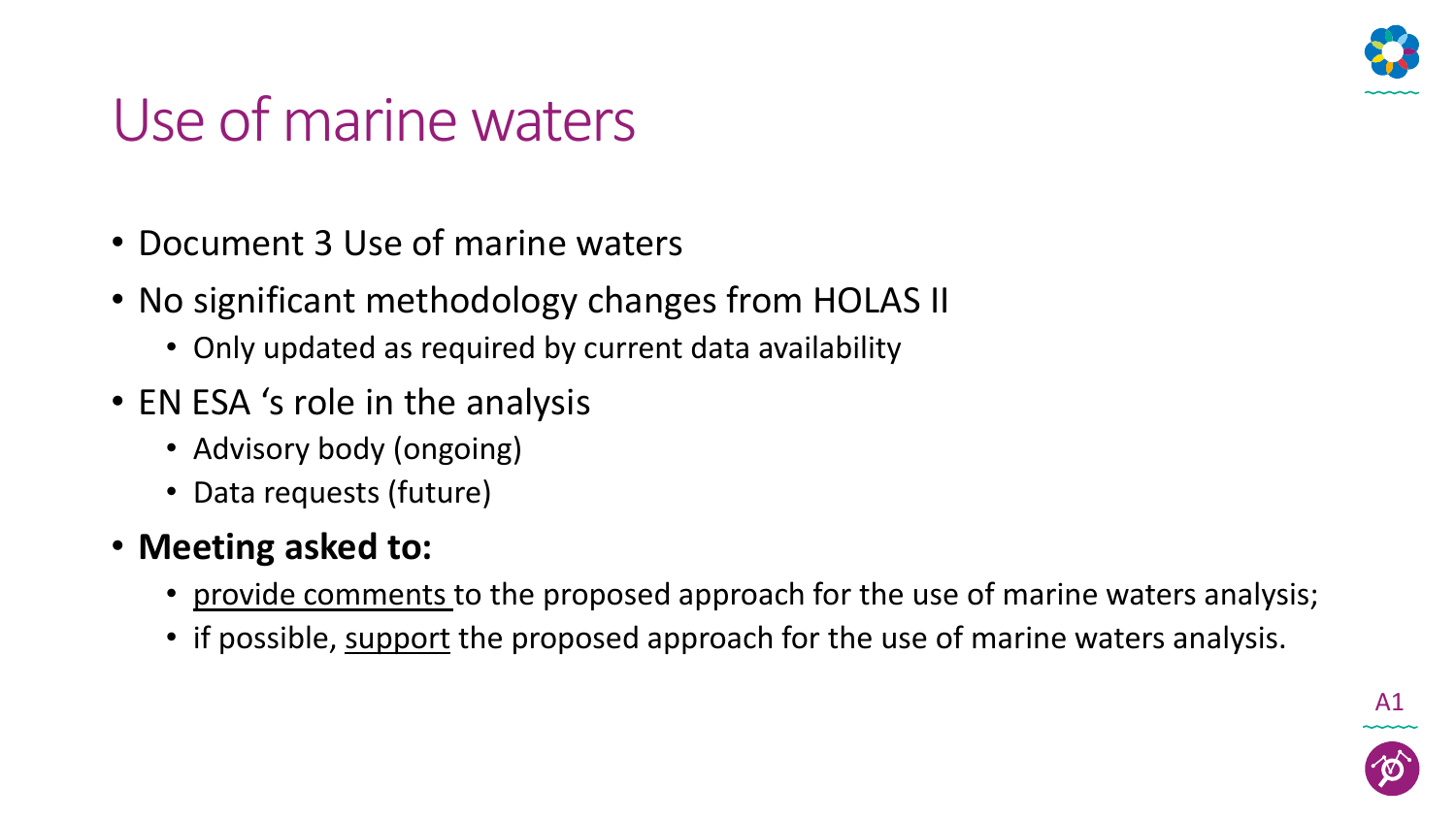

### Sufficiency and effectiveness of measures

- Document 4 Sufficiency and effectiveness of measures
- Framework and methodology improvements ongoing
- Based on work of HELCOM ACTION
	- Final methodology submitted to EN ESA 12-2021
- EN ESA 's role in the analysis
	- Advisory body (ongoing)
	- Data requests (future)

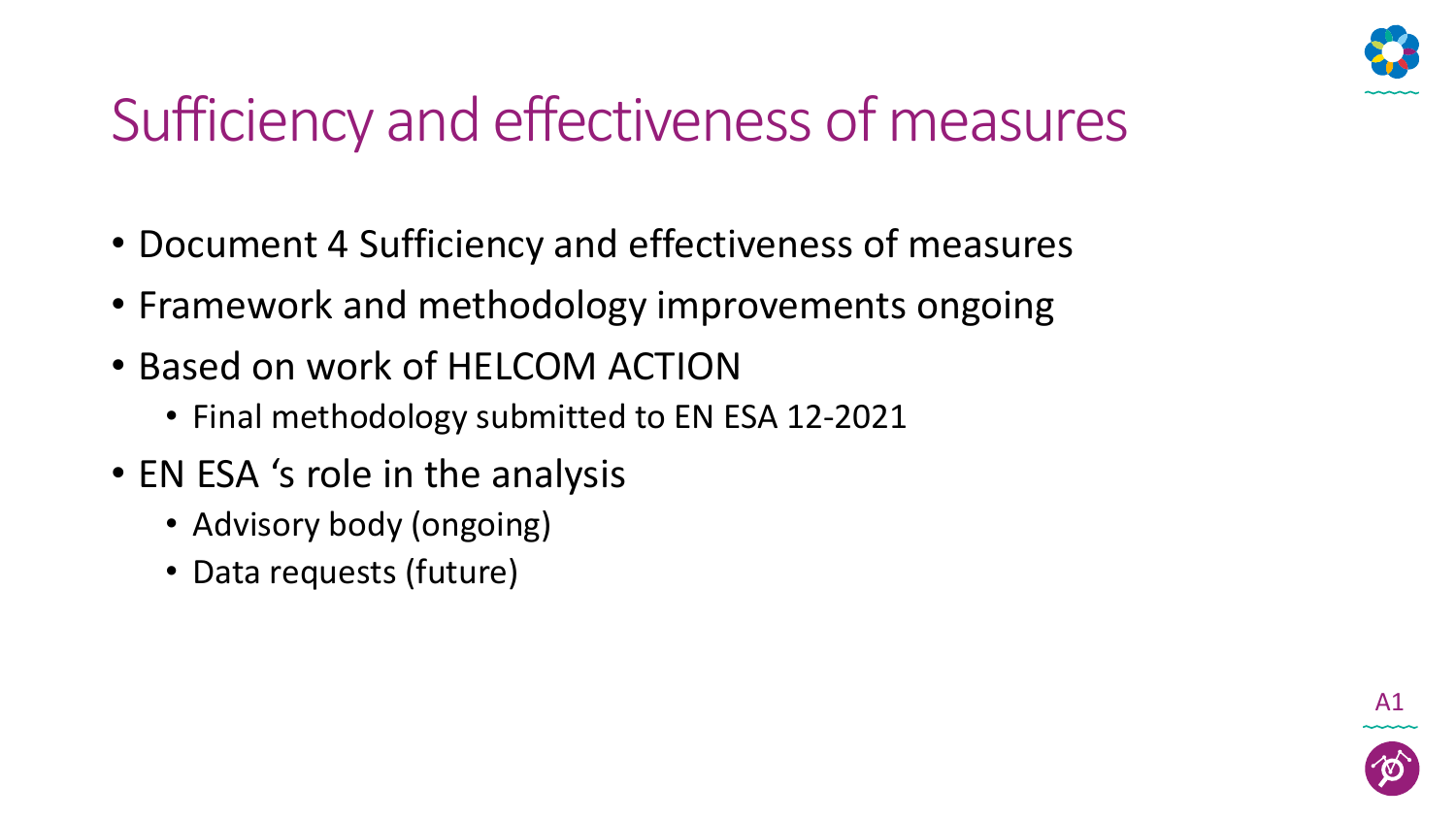

#### Targeted improvement areas

- Improved consideration of spatial aspects
- Improved consideration of joint and transboundary effects
- Adding missing model links
- Improved data on effectiveness of measures
- Add new topics, indicators and GES threshold values
- General improvements

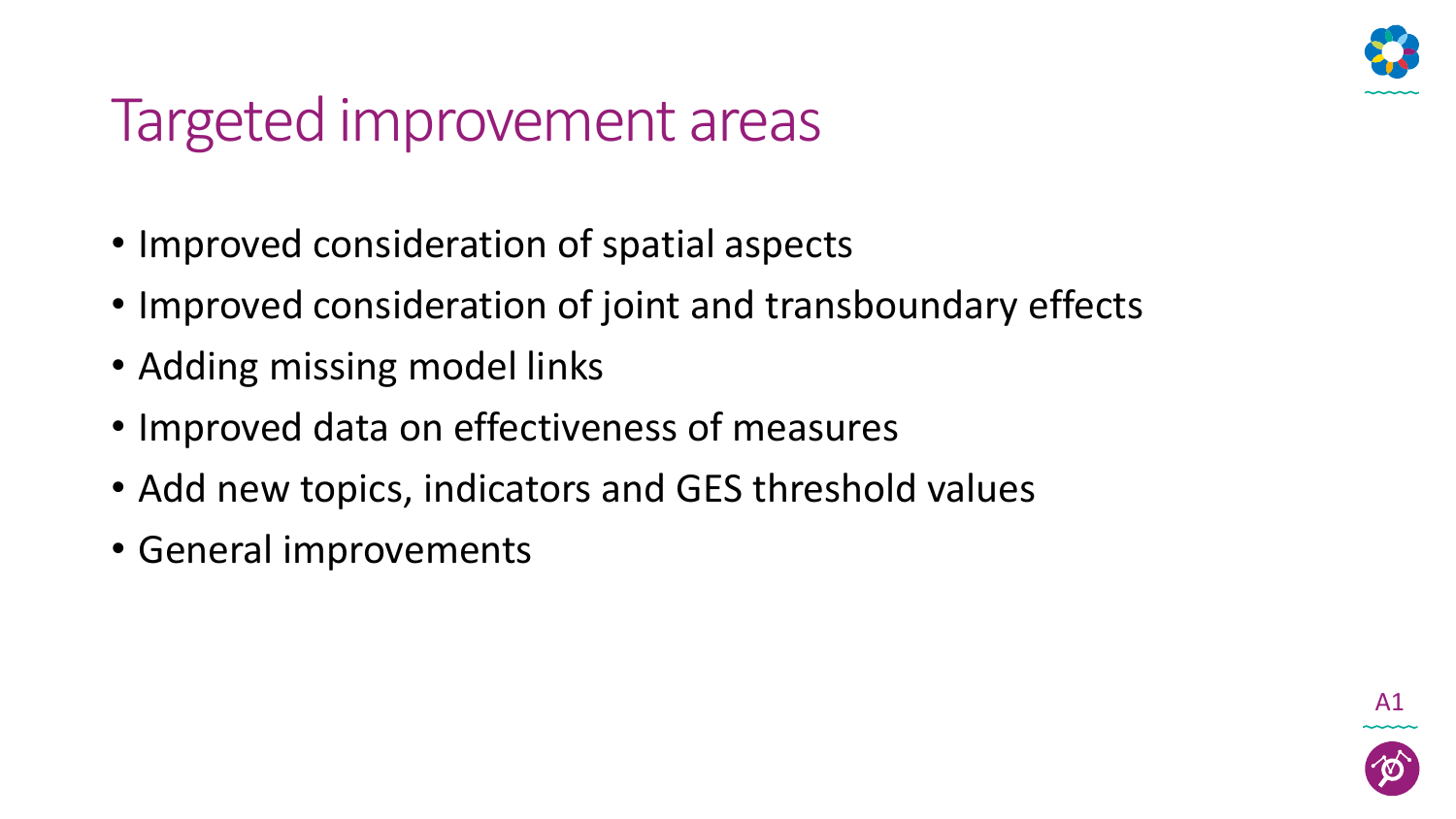

### Improved consideration of spatial aspects

- Minimum spatial units
	- Marine: HELCOM scale 2 areas divided into national areas (42 total areas)
	- Land: catchment areas and national boundaries
	- Other: North Sea and Rest of World
- Otherwise TBD

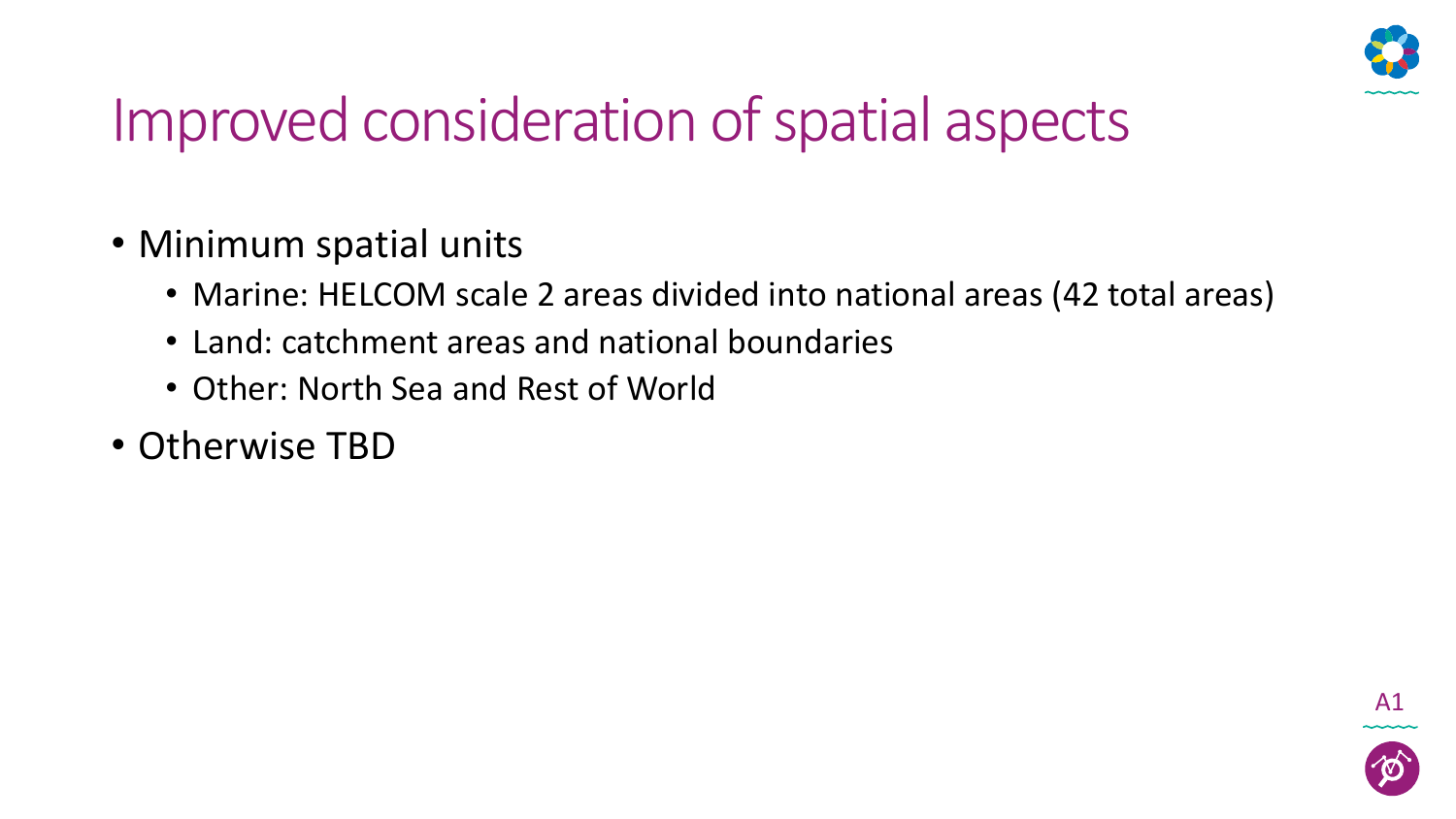

#### Improved consideration of joint effects





A1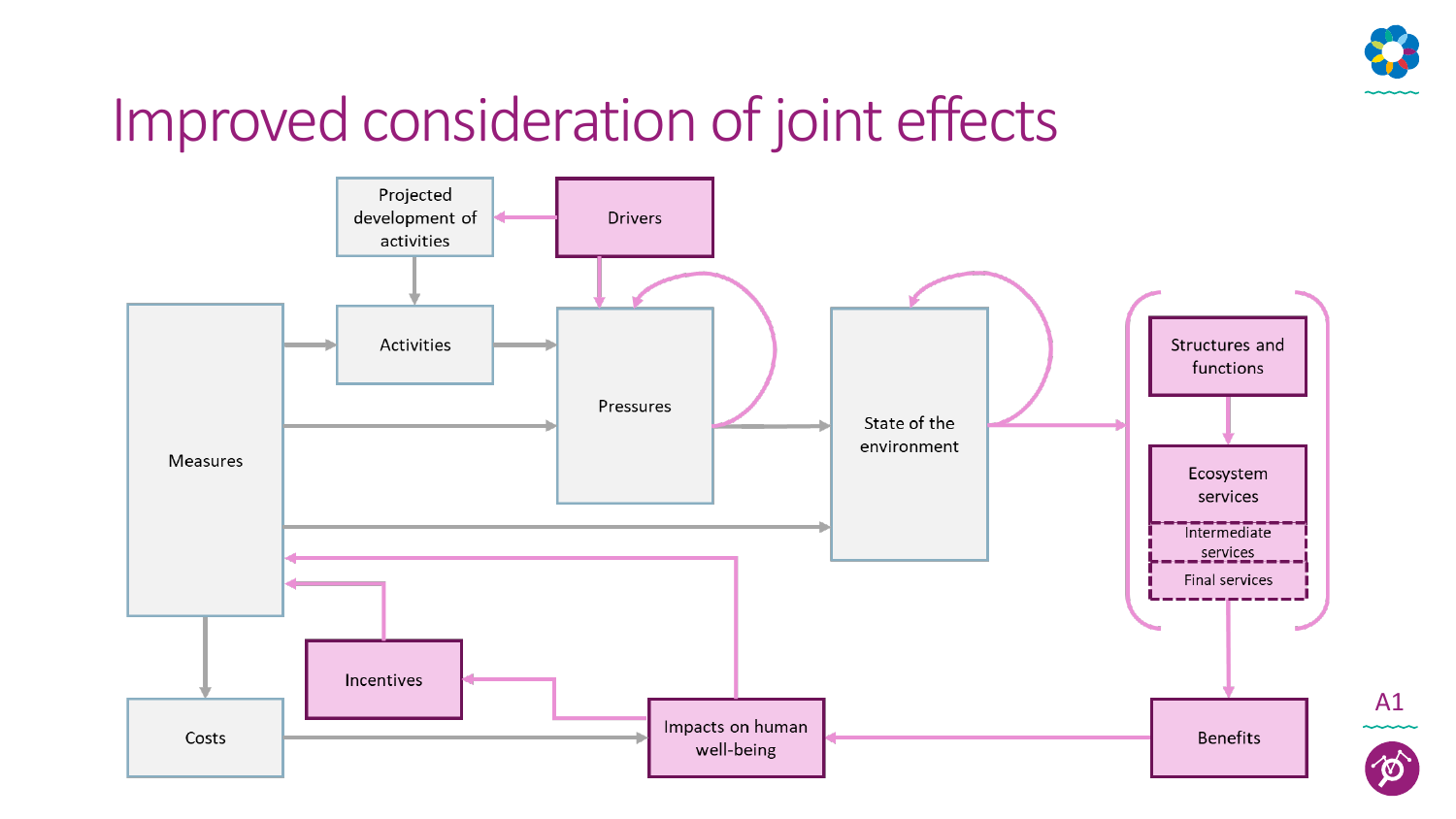

# Improved consideration of transboundary effects

- NIS: apply Ballast Water Management Convention effectiveness of measures to North Sea to reduce input from the activity "natural secondary spread"
	- Previously assumed to be constant
- Transboundary watersheds included in the model
- Data resolution improvements

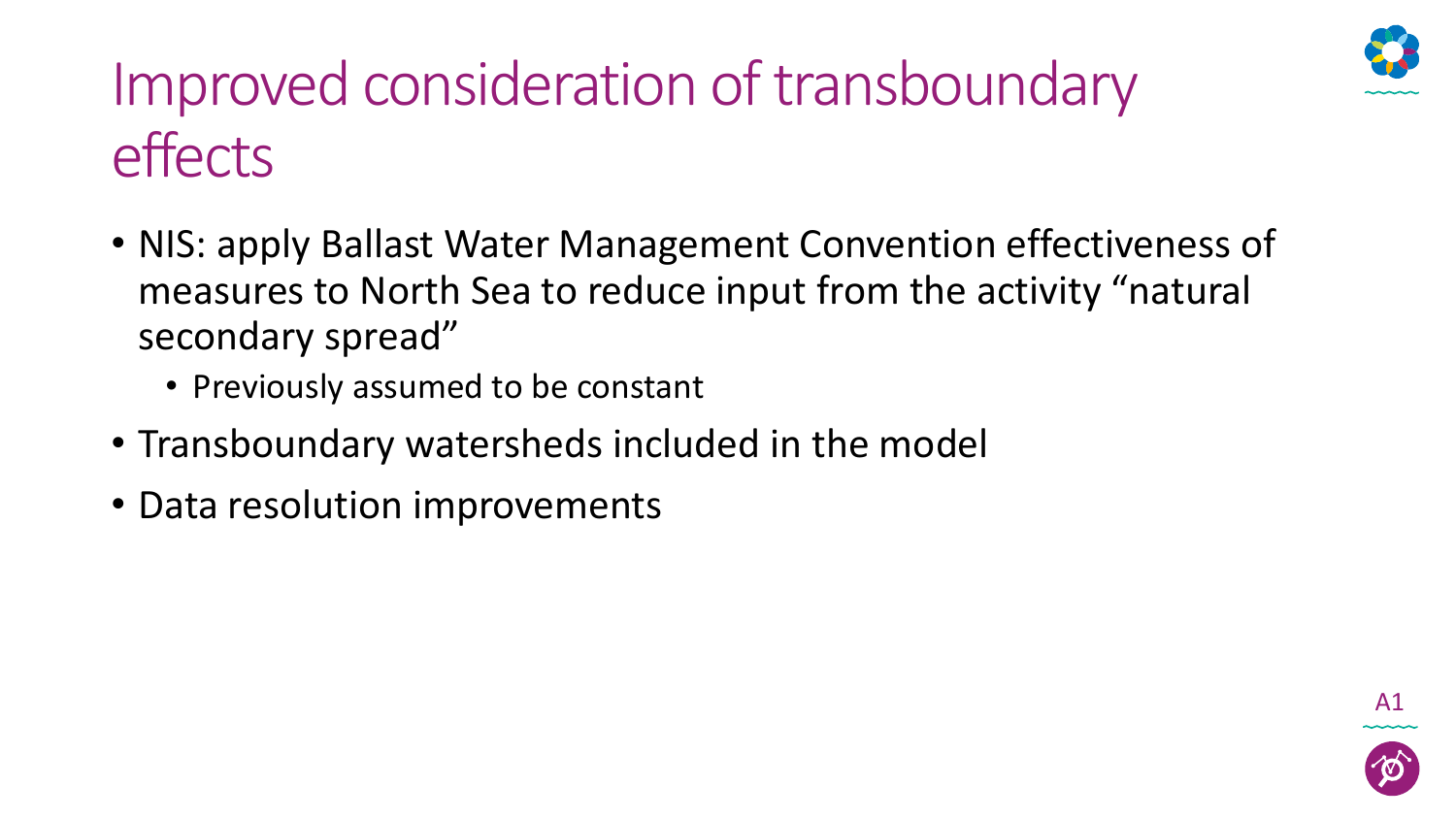

#### Adding missing model links

- New link between input of nutrients and effects of eutrophication
	- Based on dedicated BALTSEM model outputs

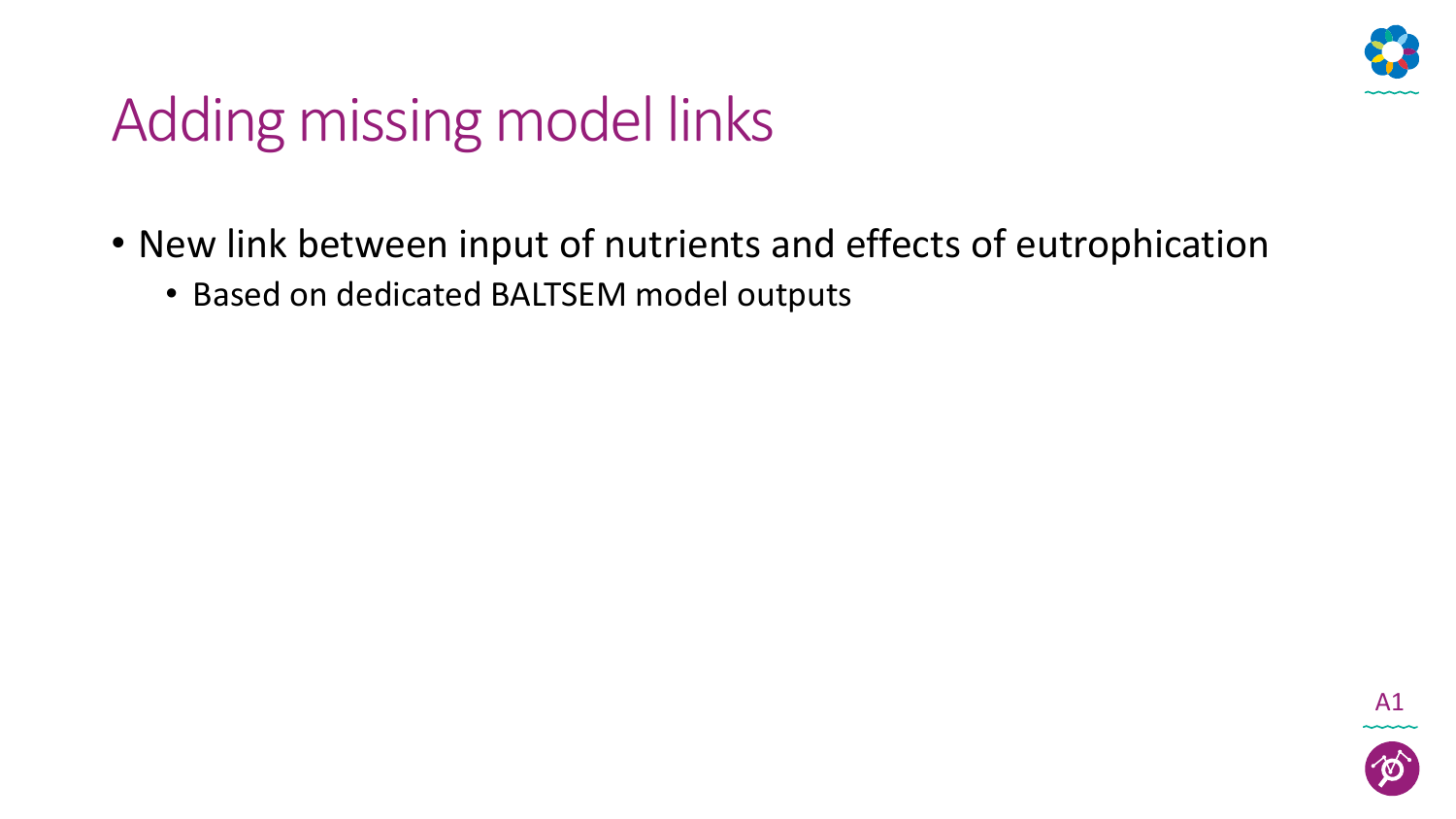

# Improved data on effectiveness of measures: EoM estimates from literature

- Topic-expert designed weighting system, literature update, and measure type adjustments
	- Marine mammals
	- Waterbirds
	- Coastal fish
	- Other topics based on available resources
- Updated methodology for integration of expert- and literature-based EoM estimates



A1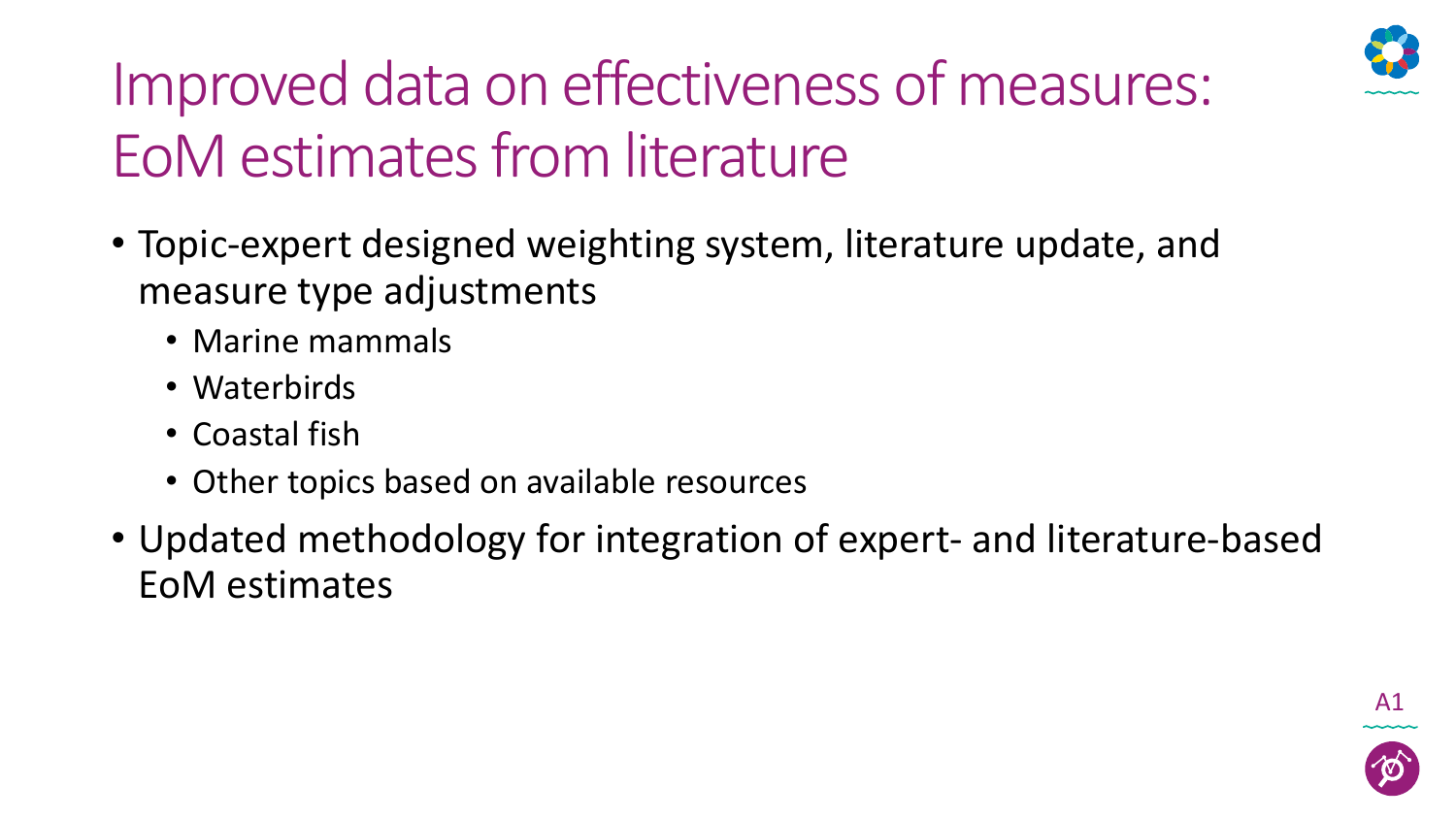

# Improved data on effectiveness of measures: Measure type design

- 1<sup>st</sup> Generation measure types (ACTION)
	- Gen 1 measure types are an ad hoc mix of specific and general measure types
- 2<sup>nd</sup> generation measure types (BLUES)
	- Specific
		- Designed based on knowledge-base of the topic
		- Potentially supported by literature effectiveness of measures estimates
		- Familiar to topic experts
	- General
		- Designed based on existing measures data
		- Vague
		- Difficult for topic experts to answer, high uncertainty
		- Required for model operation
	- Pros
		- Good messaging tool for explaining difficult to answer measure types
		- More measure types able to use literature estimates
		- Better palette of measures creates a better tool for selecting future measures
	- Cons
		- More measure types overall which could increase survey lengths



A1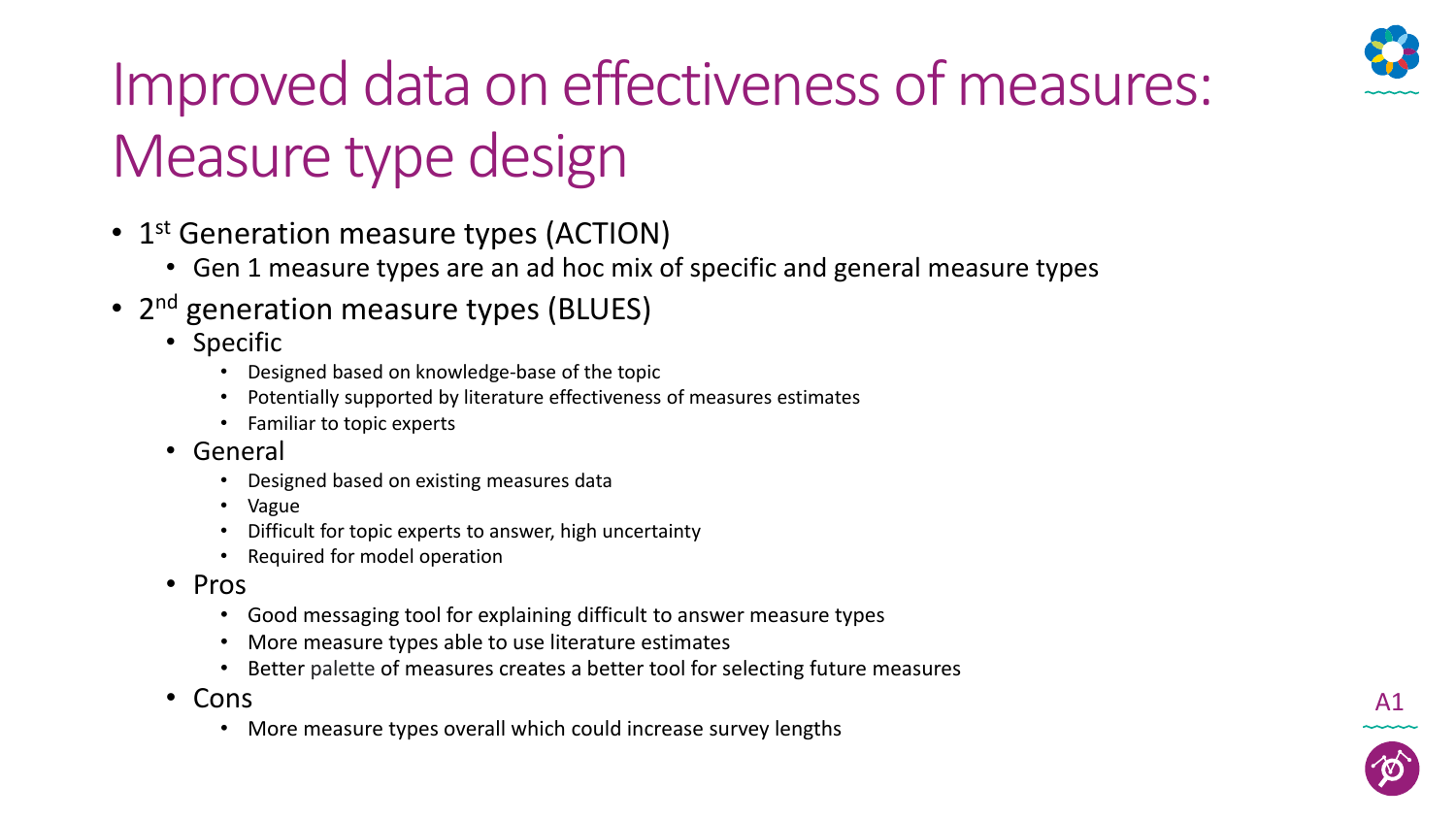

# Add new topics, indicators and GES threshold values

Potential additions:

- New topics and indicators
	- Offshore non-commercial fish
	- Pelagic habitats
		- Zooplankton
		- Phytoplankton
- New GES threshold values
	- Harbour porpoise
	- Beach litter
	- Zooplankton
	- Phytoplankton

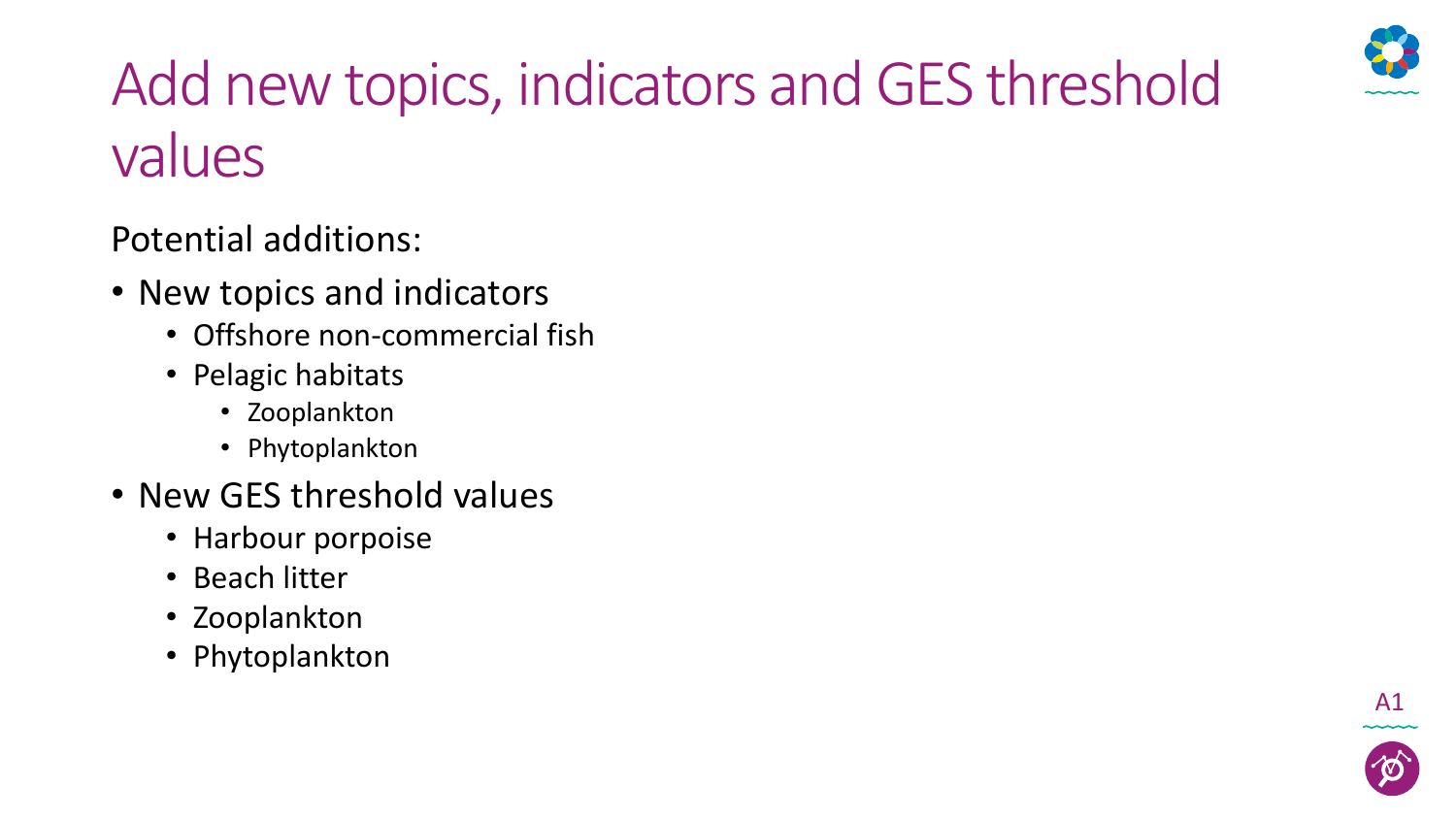

#### General improvements

- Update of pressure and activity lists
- Improved presentation of results
- Increased automation

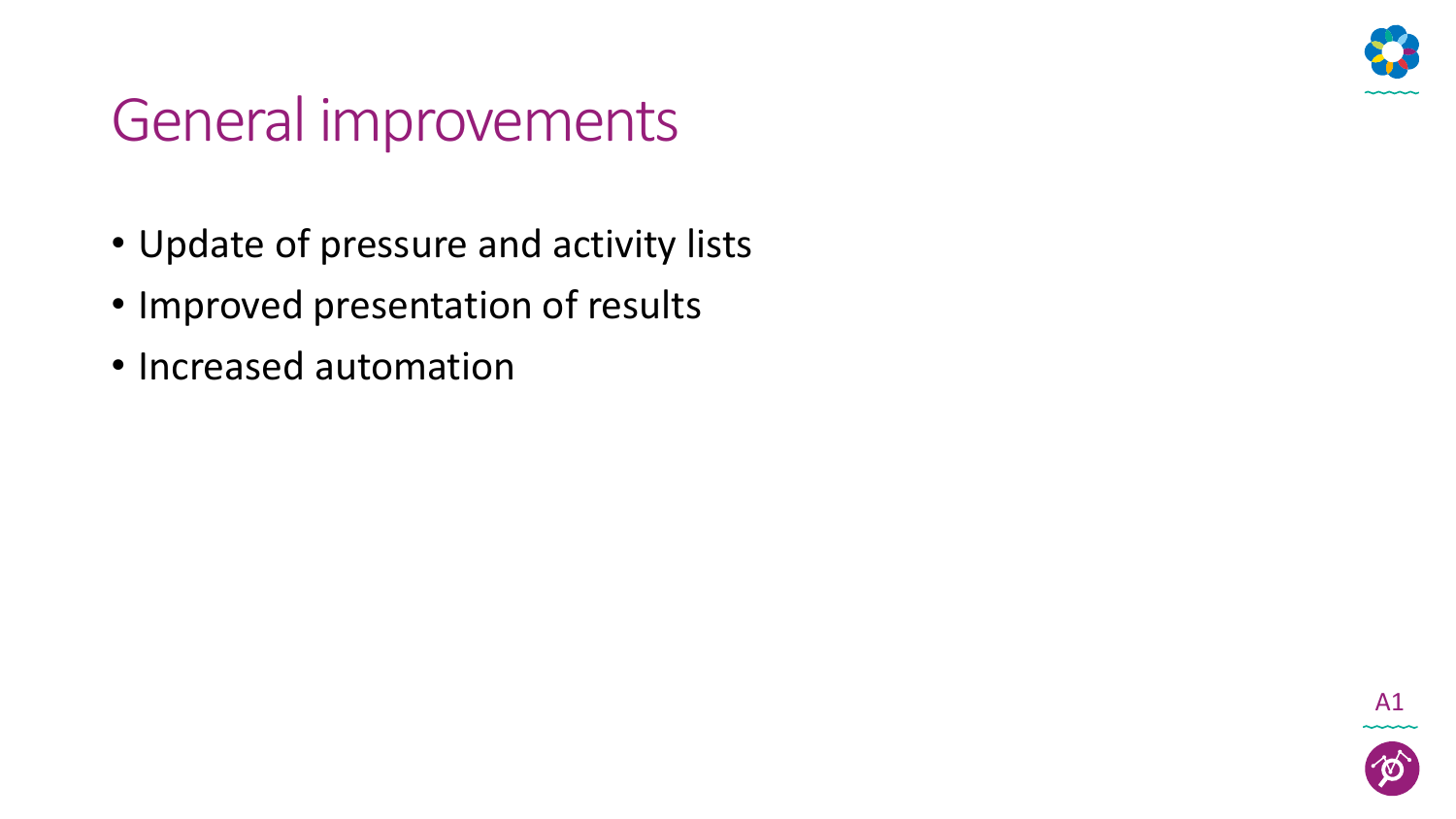

# Clarifying climate change approach

- Driver not a pressure
- In MSFD, it is treated as a cause to adjust targets rather than an issue to be managed
	- In BLUES framework, climate change related pressures should be separated from other similar pressures (e.g. habitat loss directly from human activities vs. habitat loss from climate change)
	- Such pressures can be included in expert surveys and overall framework but the total pressure calculation should be adjusted accordingly

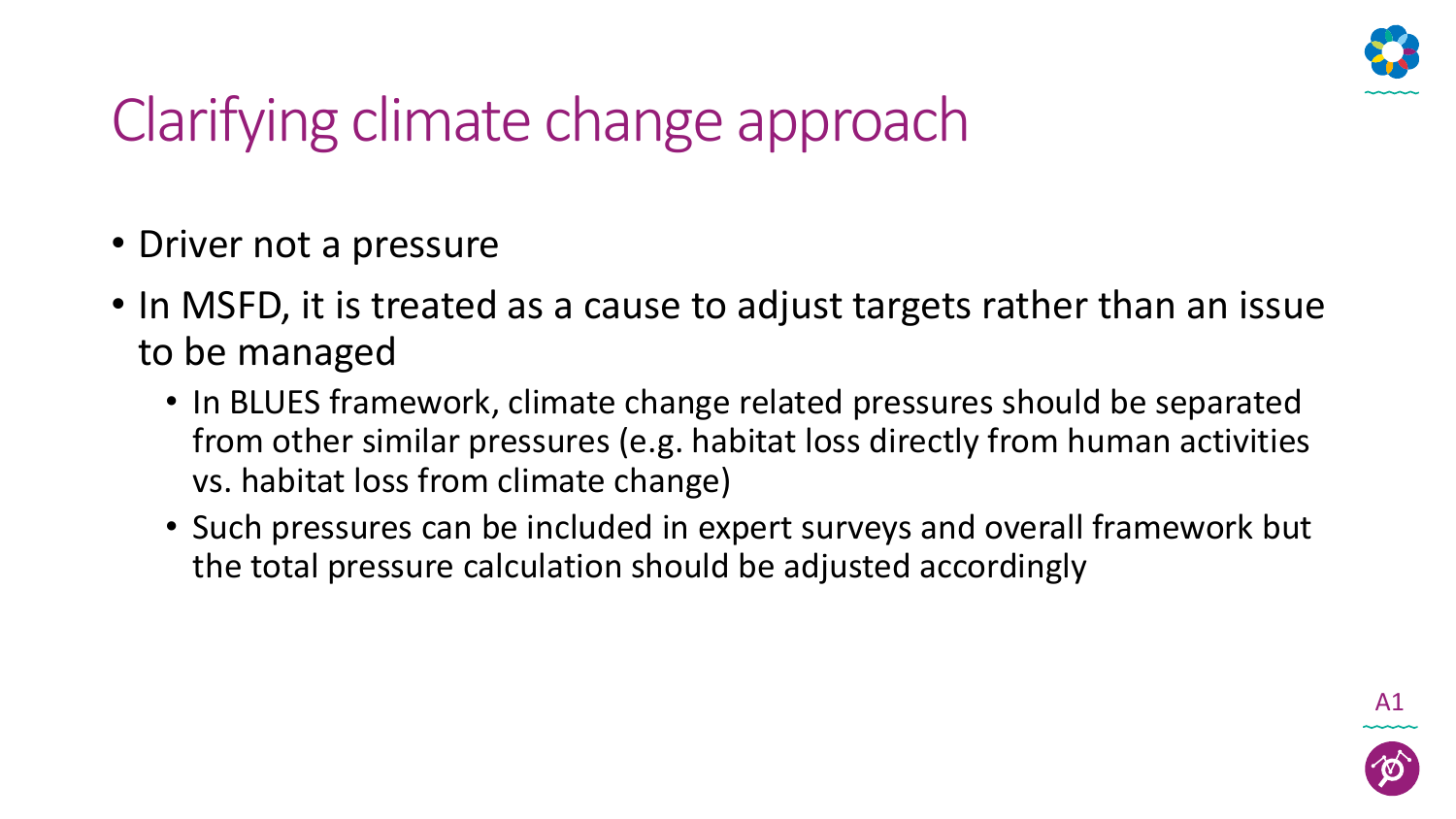

### Sufficiency and effectiveness of measures

- **Meeting asked to:**
	- provide comments to the proposed updates to the approach for the sufficiency and effectiveness of measures analysis.